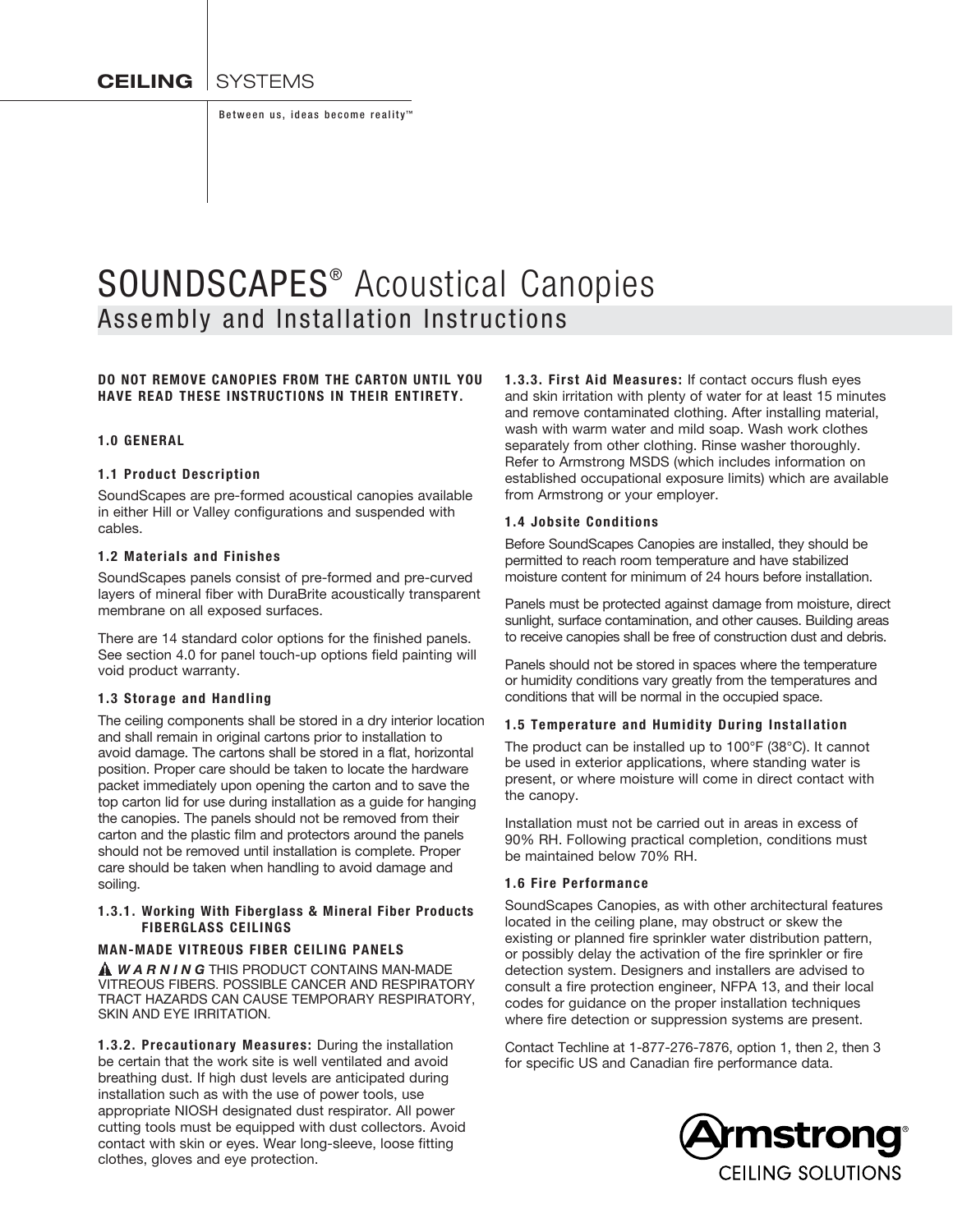# 2.0 COMPONENTS

# 2.1 Canopies

SoundScapes Canopies are available in two sizes: 46-1/2" x 75" x 1-1/4" and 36" x 36" x 1-1/4" thick. Canopies are available in either Hill or Valley configurations with a fixed arc radius of 10' 9".

# 2.2 Suspension System

SoundScapes Canopies are suspended with cables. Complete suspension cable kits are supplied with each canopy. They consist of four 16' cables per canopy and hardware that attaches the cables to the canopy and structure with an adjustable gripper to easily set the proper elevation. Extended 30' cables are available as a separate accessory (BP625530).

# 3.0 INSTALLATION

# 3.1 General

Canopies must be installed a minimum of 18" apart. Lipping may be visible in installations closer than 18".

After opening the product carton, and before installation, be sure to locate, remove and set aside the hardware kit before proceeding.

SoundScapes Canopies require two people to handle each panel safely, minimize damage and provide panel support during installation. DO NOT REMOVE THE CANOPIES FROM THE CARTON until step 3.3.2 of the installation process. Since the canopies are pre-assembled, locate the suspension hardware and make all the connections while the product is still in the carton. Do not remove the plastic film or canopy edge protectors until the panel is installed.

SoundScapes panels cannot be cut, drilled or altered in any way. The canopy must not be used to support any other material. The cable suspension system must be fastened to the structure and cannot be hung from any commercial ceiling system. SoundScapes panels are not approved for exterior application.

# 3.2 Suspension Cables

Canopies must be installed with four suspension cables.

### 3.2.1 Cable Attachment to Structure

1. Use the suspension cable targets on the top of the package to locate cable anchor points at the structure. Additional structural support may be required if cable anchor points are obstructed by HVAC, piping or other components in the plenum.



2. Attach the gripper structure anchor to the structure with a fastener that will carry the full weight of the 50 lb canopy. The top of the gripper anchor has a 1/4"-20 threaded hole for use with a 1/4"-20 bolt, or you can use a standard wood or sheet metal screw through this hole for proper attachment to structure.

gripper structure anchor

16' cable

gripper anchor cap

bottom end cable adjuster

Θ

gripper bottom end assembly

internal barrel cap

- 3. Insert the end of the cable into the gripper anchor cap.
- 4. Screw the gripper anchor cap completely into the gripper structure anchor.

# 3.2.2 Cable Attachment to Canopy

All cable attachments should be made while the product is in the carton.

- 1. Remove cardboard packaging from top of canopy.
- 2. Pull back the plastic film to expose the four anchor points. This will ease final removal after the panel is installed.
- 3. Locate the four embedded anchor points on the canopy.
- 4. Insert the end of the cable into the internal barrel cap and completely screw this into the embedded canopy plate.
- 5. Screw the bottom end cable adjuster into the gripper bottom end assembly.
- 6. Repeat until all four bottom end assemblies are attached to the canopy



# 3.3 Install the Canopy

# 3.3.1 Insert Suspension Cables

- 1. Move the carton to the approximate location of the installation.
- 2. Keep the boxed canopy on a flat surface to support the carton.
- 3. Insert a suspension cable into the top of the **step four** cable adjuster at all four corners (see right).
- 4. Gently pull the cable through the cable adjuster until all the slack is removed.
- 5. Do not remove the canopy corner protectors.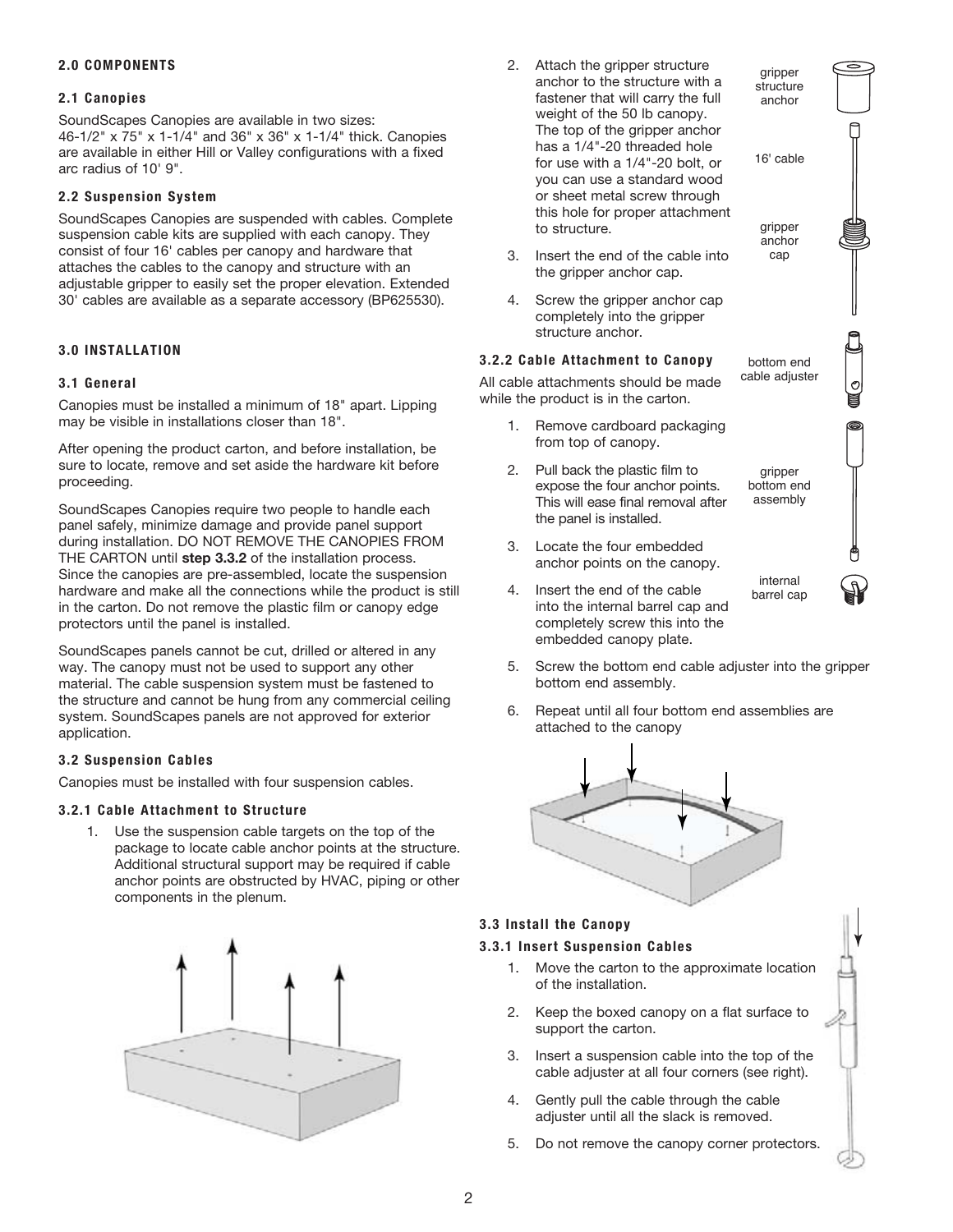#### 3.3.2 Suspend the Canopy

Canopies must be installed so the lowest point is a minimum of 7' 6" above the finished floor.

- 1. Suspending the canopy requires two people.
- 2. Make sure your hands are clean or wear white cotton gloves.
- 3. Raise the panel and gently pull the cable(s) to take up the slack.



 Do not pull the cables to raise the canopy under full panel weight. Cable damage will occur.

- 4. Continue to raise the canopy until at the required height.
- 5. Canopies can be installed up to a 45 degree angle in either direction.
- 6. To lower the canopy, take the weight off the cable(s), depress the plunger on top of the cable adjuster and lower the canopy. Release the plunger to lock the cable into the adjuster. Adjust panel height as desired.

IMPORTANT SAFETY AND QUALITY NOTE: Do not allow any portion of enclosed 16' cable to drop below the canopy while adjusting the final panel height. To do so could cause injury to the installer or damage to the edge of the panel.

- 7. After the panel height is correct, cutoff excess cable leaving about 1" remaining out the cable adjuster.
- 8. It is recommended to keep the edge protection and plastic film on the canopy until all canopies are installed and other trades have finished in the area. This will keep the panel clean and minimize edge damage.



#### 3.4 Installing the canopy below an existing ceiling



Canopy suspension cables should not impose any lateral force on an existing ceiling.

- 1. The structure gripper anchor must be mounted to a support at or above the existing ceiling.
- 2. Use 1/4" 20 threaded rod attached to structure to secure the structure gripper anchor at the correct height.
- 3. Use diagonal bracing to structure to provide support.
- 4. Use the optional escutcheon kit accessory to conceal the structure gripper anchor when installed above the ceiling level.

 $\mathcal{O}$ 

### Escutcheon Kit BP7006

- (2) Collars with set screws
- (2) Escutcheons (2")

 Note: Two kits are required for each canopy.

### 3.5 Seismic Restraint\* and Installation

The International Building Code allows architectural components to swing freely as long as they will not be damaged or cause damage. Canopies suspended will swing no more than 18" in any direction for each panel. Restraint of canopies is not recommended.\*

*\*Pendulum reaction information is based on full scale testing and computer modeling conducted at the Structural Engineering Earthquake Simulation Lab located at the State University of New York at Buffalo.*

### 4.0. Touch-up Paint

For minor surface and edge scratches on white panels, use Armstrong SuperCoat™ Touch-up Paint item #5761. This paint provides an excellent one coat edge treatment that will match the original panel. For minor surface and edge scuffing or scratches on colored panels, use matching Sherwin Williams paint from your local Sherwin Williams Store. Call Architectural Specialties to get the corresponding color code at 1-877-276-7876 and select options 1-1-4.

### 5.0 Cleaning

Use a clean, dry, soft white cloth to wipe off any dirt or fingerprints. Regular light dusting of the back side of the canopy is recommended.